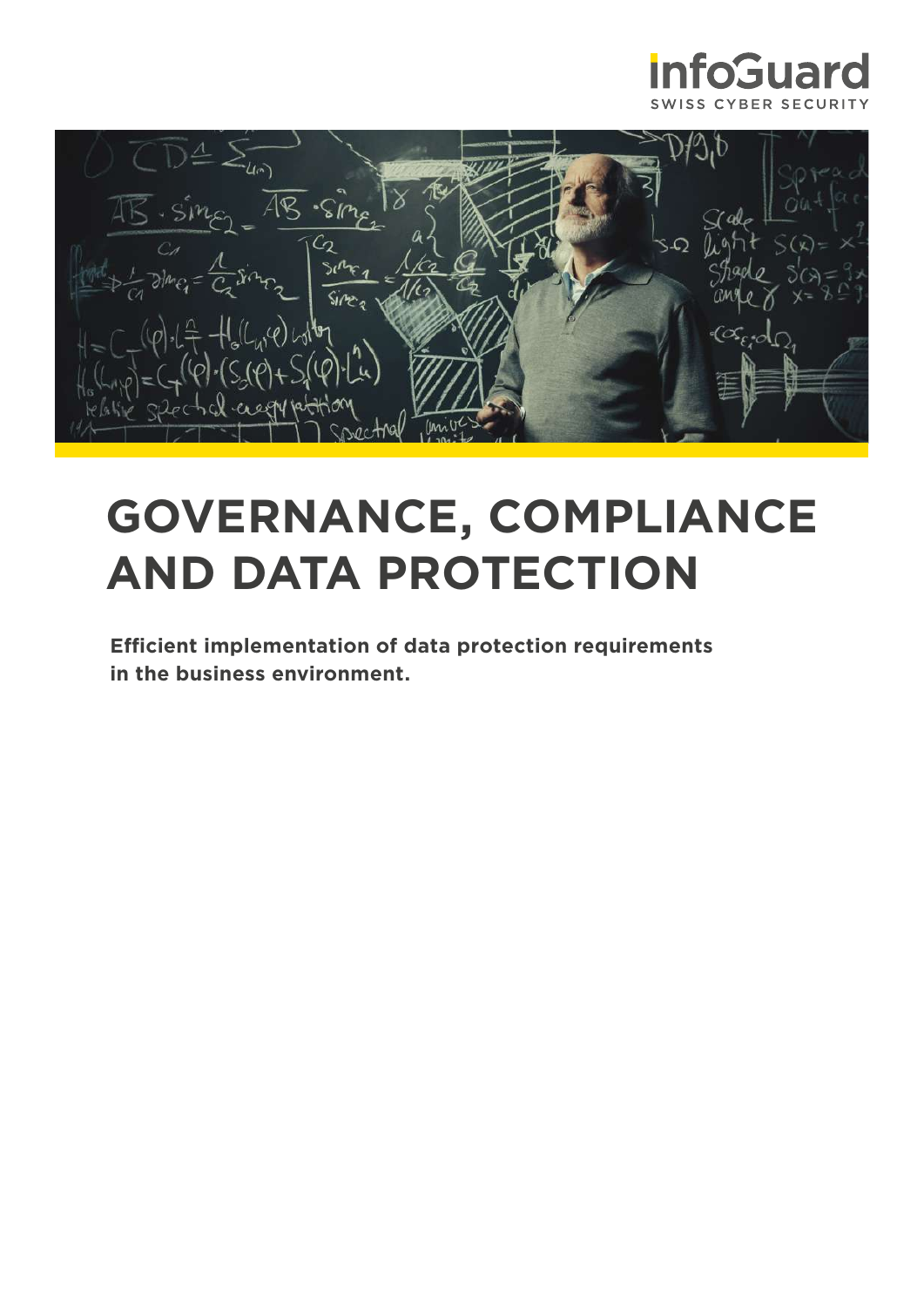# **IMPLEMENTATION OF DATA PROTECTION REQUIREMENTS – A DAILY CHALLENGE.**

In any business or administrative environment, all sorts of data are stored, processed and exchanged: clients, patients, population and employees. The criteria for governing this information are established by diverse statutory security requirements, which include the Swiss Data Protection act and its related accessory regulations.

Where do you stand, with respect to the implementation of these requirements?

- Do you plan to implement effective data protection in your business environment, and need information on which regulation you need to comply with?
- Are you working on the adaptation of processes in your business, but do not know what criteria must be met to be compliant with the data protection requirements?
- Maybe you are already aligned with data protection; however you wish to know what tools can help you assure the most efficient monitoring of compliance to the statutory and regulatory requirements?

Our experienced consultancy service will be happy to answer these and all other questions you may pose in your business, on the subject of data protection.



## **Our services include:**

- Definition of a security strategy based on corporate governance.
- Advice and support with the development of a data protection policy and the accompanying user directives and instructions.
- Advice and support in the definition of a security organisation, including function descriptions.
- Design of a data protection management system (DSMS).
- Setting up and introducing a DPMS.
- Implementation of data protection requirements in compliance with the law.
- Review of conformity with the Swiss Data Protection Act.
- Design and implementation of targeted action to promote employee awareness.
- Review of employee conduct by means of a social engineering audit.
- Technical implementation in compliance with the Data Protection Act.

### **Data protection management – pragmatic and efficient.**

To organize the data protection management process efficiently, adapt it to the specific needs, and implement it accordingly, we use our Information Security Management Tool. This tool helps you safe-guard the acquisition and evaluation of personal data records in perfect compliance with the law.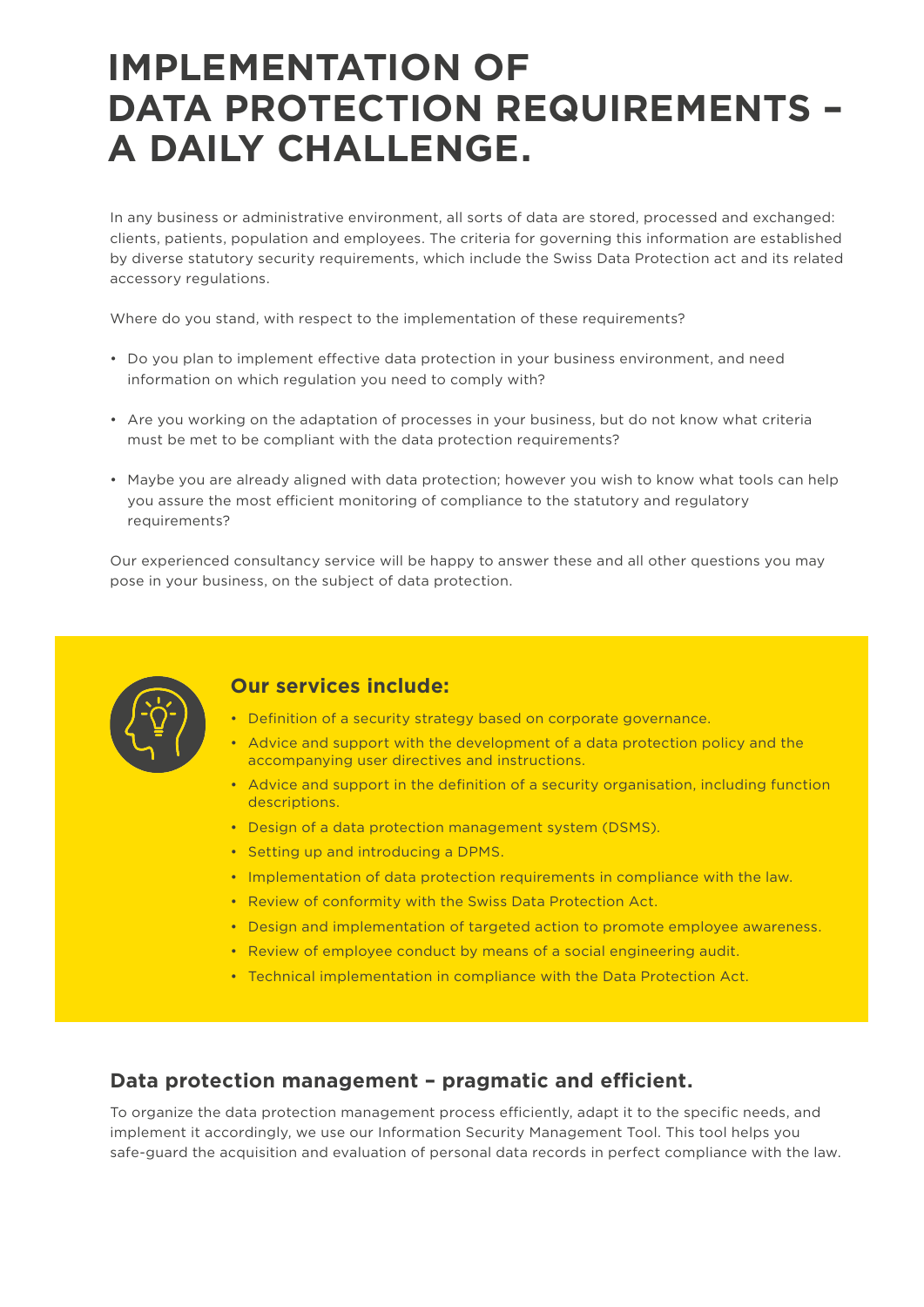# **Systematic approach to processing and storage of information and personal data in compliance with the law.**

#### **1 Initialization**

- Definition of criteria and terms of reference (scope, roles and responsibilities).
- Determination of relevant laws and directives (DSG, branch directives etc.).
- Definition of the strategy on data protection issues (data protection policy, implementation guideline).

#### **2 Inventory of databases**

- Full inventory of all databases by a desktop review and interviews.
- Documentation on the degree of protection, type of storage, source, transfer, and processing.

#### **3 Verification of conformity and implementation**

- Definition of databases which are relevant to the Data Protection Act.
- Gap analysis based on the guideline (e. g. EDÖB guideline).
- Definition of measures to prevent breaches of conformity.
- Technical implementation of the measures.
- Creating employee awareness.

#### **4 Regular verification and improvements**

- Review of the defined measures.
- Reporting, e. g. data protection report for the management.
- Establishing a DPMS process (inventory, conformity, measures, documentation).